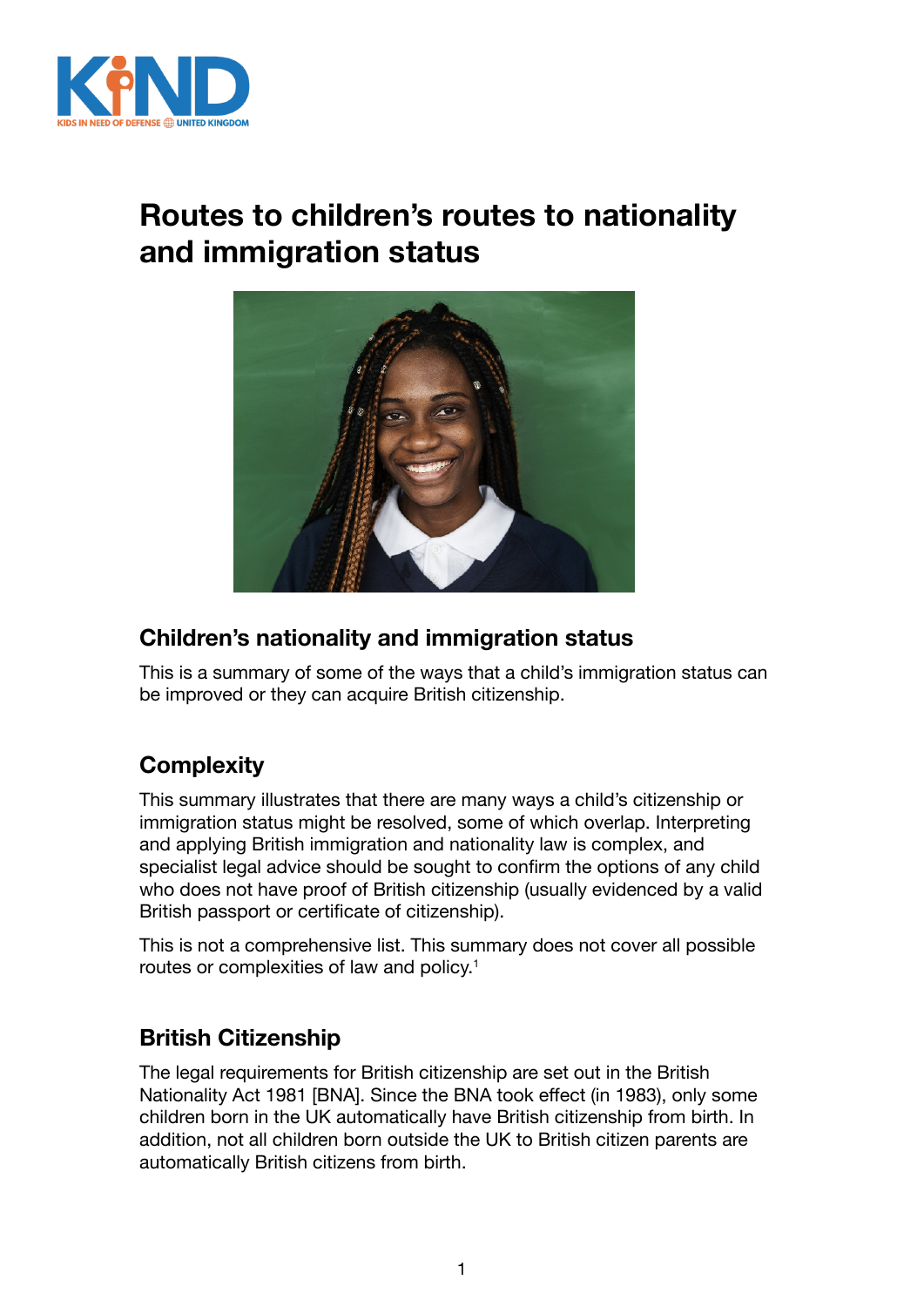

It is very often in a child's best interests to acquire British citizenship as soon as they are eligible, but there are sometimes barriers to becoming a British citizen. A 'good character' requirement applies to some (but not all) routes to citizenship after age 10.

Where a child is born British, there is no fee associated with citizenship (other than the normal cost of obtaining a passport). For children who must register in order to become British citizens, there are high fees for most citizenship applications (£1,012 in 2022). But, from 16 June 2022, children in care are exempt from the fee and other children who cannot afford the fee may qualify for a waiver. See [https://prcbc.files.wordpress.com/2019/03/children-and](https://prcbc.files.wordpress.com/2019/03/children-and-their-rights-to-british-citizenship-march-2019.pdf)[their-rights-to-british-citizenship-march-2019.pdf](https://prcbc.files.wordpress.com/2019/03/children-and-their-rights-to-british-citizenship-march-2019.pdf)

The Project for the Registration of Children as British Citizens has prepared a helpful flowchart to aid in identifying which children have or can acquire British citizenship, available here (at p 8).

### **British at birth**

Children born in the UK who are automatically British citizens at birth include:

- Children born in the UK before the BNA 1981 took effect (1 January 1983): automatically British citizens at birth.
- Children born in the UK before 1 July 2006 and:
- At the time of the child's birth, their mother was settled in the UK or British; or
- At the time of the child's birth, their father was settled or British and married to the child's mother.
- Children born in the UK on or after 1 July 2006 and at the time of the child's birth, either parent was British or settled in the UK.

### **Children born outside the UK who are automatically British citizens at birth:**

- Children born before 1 July 2006 outside the UK and:
- At the time of the child's birth, the child's mother was British, otherwise than by descent; or
- At the time of the child's birth, the child's father was married to the mother and was British, otherwise than by descent.<sup>2</sup>
- Children born on or after 1 July 2006 outside the UK, and at the time of the child's birth, the child's mother or father or both were British otherwise than by descent.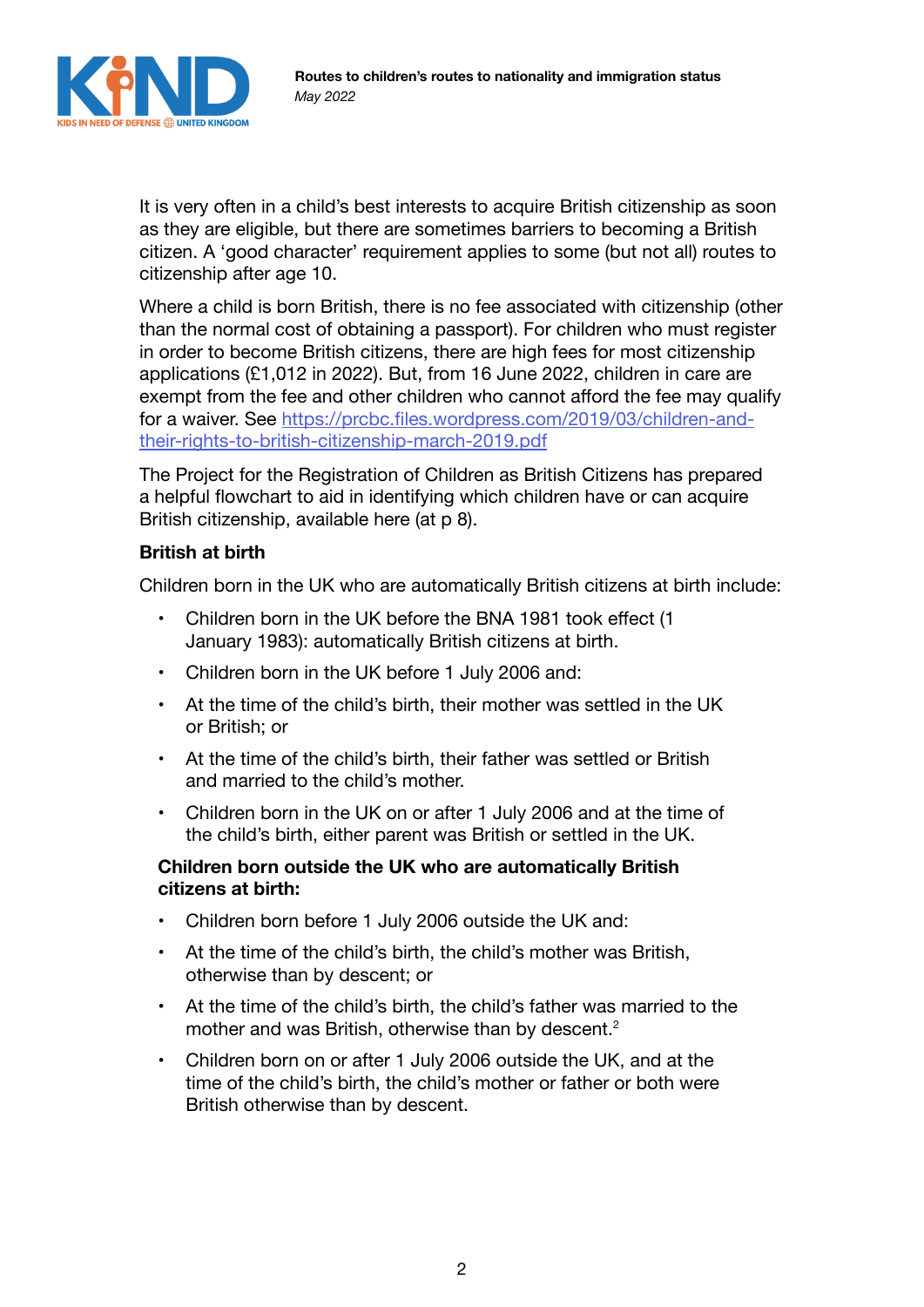

### *Example: Susie*

Susie was born on 5 June 2006 in Thailand, where her parents were working for a hotel. Her mother was born British in the UK to British parents. Susie's father is a Thai citizen and was married to her mother when Susie was born. Susie was a British citizen automatically at birth, by descent.

### *Example: Freddie*

Susie's friend Freddie was born on 5 August 2006 in Thailand. Freddie's parents are married and worked with Susie's parents at the hotel. Freddie's mother was British (from birth), born in China to British citizen parents in China on work visas. Freddie's father, Ben, was born in the United States to British citizen parents in the US on student visas. Ben was British from birth (and also a US citizen, as children born in the US automatically acquire US citizenship). Freddie was not a British citizen at birth. Even though both his parents were British citizens at birth, they are both British citizens by descent, and this citizenship cannot automatically pass to a child born outside the UK. Freddie is a US citizen (transmitted through his father), and he may be able to acquire British citizenship if the family return to live in the UK.

### **Children become British upon adoption by a British citizen:**

Children who are formally adopted in the UK by a British citizen automatically become British citizens from the date of the adoption order. BNA 1981 Section 1(5). This is also the case for children adopted abroad, in a country that is a signatory of the 1993 Hague Convention, by at least one British parent.<sup>3</sup> There are also provisions in Home Office policy for children adopted in certain designated countries, by at least one British parent, to be registered as British citizens upon application before their 18th birthday.

# **Entitlement to register as British**

Some children are eligible to register as British citizens, either by statutory entitlement or on a discretionary basis.

Children born in the UK have a statutory entitlement to register as British in certain circumstances, including:

- Parent settles or naturalizes: If a parent of a child born in the UK becomes a British citizen or becomes settled while the child is a minor, the child has a statutory entitlement to register as British (if other conditions are met) (Section 1(3) of BNA 1981). This application must be made before the child's 18th birthday.
- First 10 years in UK: A child born and resident in the UK for the first ten years of their life has a statutory entitlement to British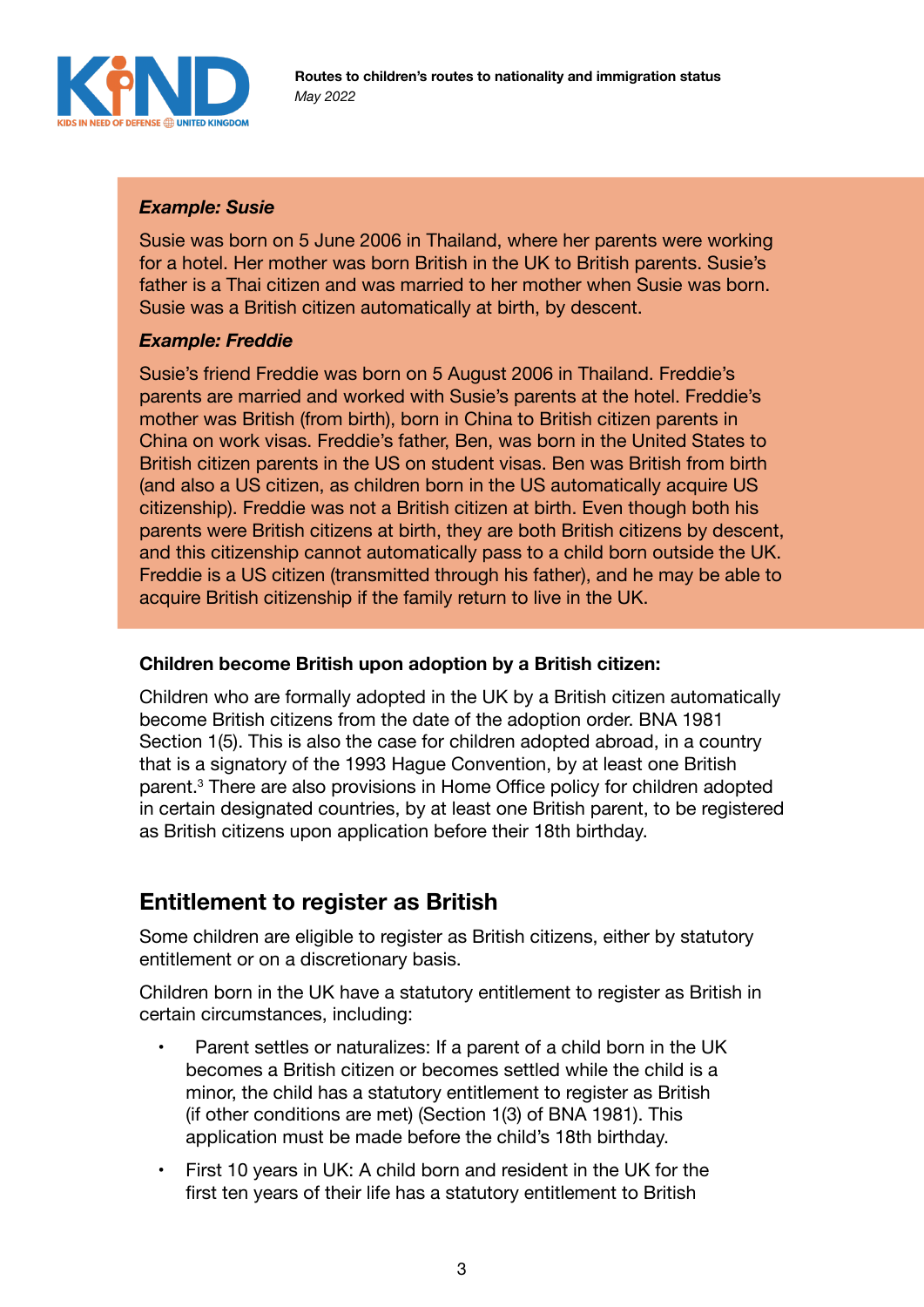

citizenship (if other conditions are met) (Section 1(4) of BNA 1981). This application can be submitted any time after the first 10 years -- even after the child's 18th birthday.

• Stateless + 5 years: A child who is and has always been stateless has a statutory entitlement to British citizenship at age 5 (if other conditions are met) (Schedule 2, Paragraph 3 of BNA 1981). This application must be made before the child's 22nd birthday.

#### *Example: Andy*

Andy was born in the UK in 2002 and has never left the UK except for a few short holidays. Andy's parents were Nigerian citizens in the UK on work permits at the time of Andy's birth. Andy was not a British citizen at birth. Andy's parents were both granted indefinite leave to remain in the UK when he was 3 years old. Andy then had a statutory entitlement to register as British because his parents had become 'settled' in the UK. For this type of application, he needed to apply before his 18th birthday, but no application was made, and he is now 20 years old, so this basis for British citizenship has been lost. He has an alternate statutory entitlement, however – he is eligible for British citizenship because he was born in the UK and lived continuously in the UK for the first 10 years of his life. He can submit this type of application at any age. Andy has no criminal history and has never been in any trouble; there are no concerns about whether he is of good character.

#### *Example: Ali*

Ali was born in the UK in 2015 and has never left. His parents are stateless Palestinians who grew up in the United Arab Emirates (UAE). At the time of Ali's birth, they had applied to stay in the UK, but they hadn't gotten decisions yet. They were granted limited leave to remain as stateless persons when Ali was 2 years old. Ali is and always has been stateless, his parents have no permission to reside in UAE, and they and Ali are not 'admissible' to any country. Ali had a statutory entitlement to British citizenship from age 5 and must apply before he turns 22. His parents' immigration status at the time of his birth is not directly relevant to this application, but their recognition as stateless persons will help prove that Ali is entitled to British citizenship as a stateless child. If he continues to reside continuously in the UK, Ali will have another statutory entitlement to British citizenship at age 10, and that application could be submitted at any age. Ali could also have an alternate statutory entitlement to British citizenship, if either of his parents is granted indefinite leave to remain (which they may be eligible for 5 years after being granted permission to stay as stateless persons) or naturalises as a British citizen.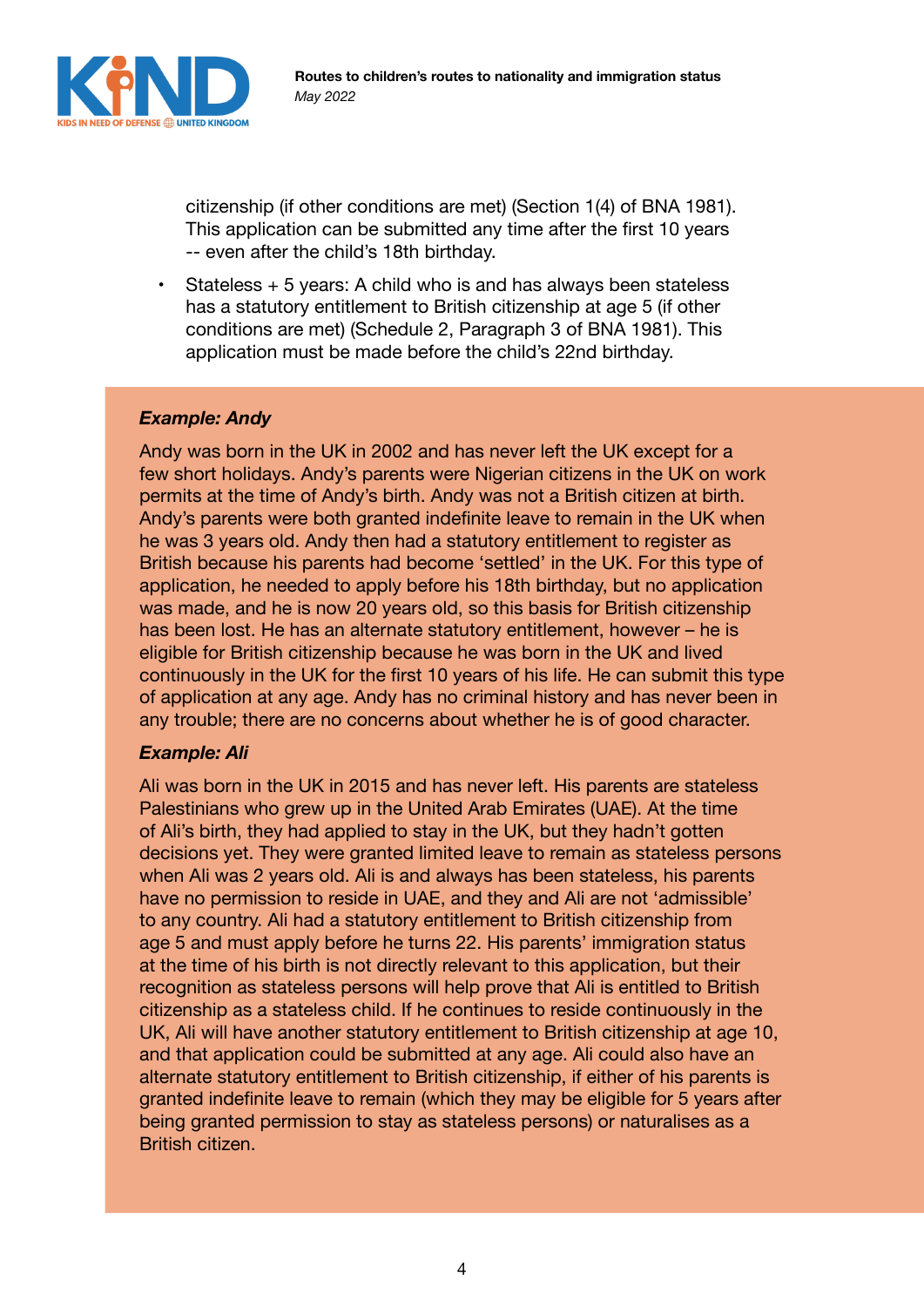

## *Example: Aisha*

Ali's friend Aisha was born in Kuwait in 2014 and came to the UK with her parents when she was 6 months old. Her parents are stateless and were granted leave to remain in the UK as stateless persons in 2019. Even though she is and always has been stateless and is not admissible to Kuwait, Aisha had no statutory entitlement to British citizenship at age 5 because she was not born in the UK. If she had been born in the UK (and met continuous residency requirements) she would also have had a statutory entitlement to register as British when either of her parents 'settle' (are granted indefinite leave to remain) or when she turns 10 – but these also do not apply because she was not born in the UK. She could be granted leave to remain in the UK under provisions of the Immigration Rules, for example as a stateless person or as a child living in the UK for 7 years. She could also apply for British citizenship under the discretionary route (BNA Section 3(1)). Such an application will be stronger if made when her parents have been granted indefinite leave to remain (for which they will likely be eligible in 2024 – 5 years after being granted permission to stay in the UK as stateless persons) (see below about the discretionary route to citizenship and immigration routes).

### **Provisions to correct previously discriminatory laws:**

The BNA 1981 has been amended to correct some previously discriminatory provisions. For example, a child can apply to register as British (regardless of whether they were born inside or outside of the UK), if the child did not acquire British citizenship through their mother but he or she:

- Would have been born British or would be entitled to register as British if at the time of their birth their British father had been married to their mother.
- Was born after 1 July 2006 and their biological father is British, but the child does not have British citizenship because their mother's spouse at the time of child's birth was not a British citizen.

Unlike most other applications to register as a British citizen, applications to correct historic discrimination are free of charge; but if granted after the child's 18th birthday, an £80 citizenship ceremony fee applies.

# **Discretionary route to British citizenship**

Even if not entitled to register as British citizens, some children are eligible to register under discretionary provisions of the BNA 1981 (Section 3(1) and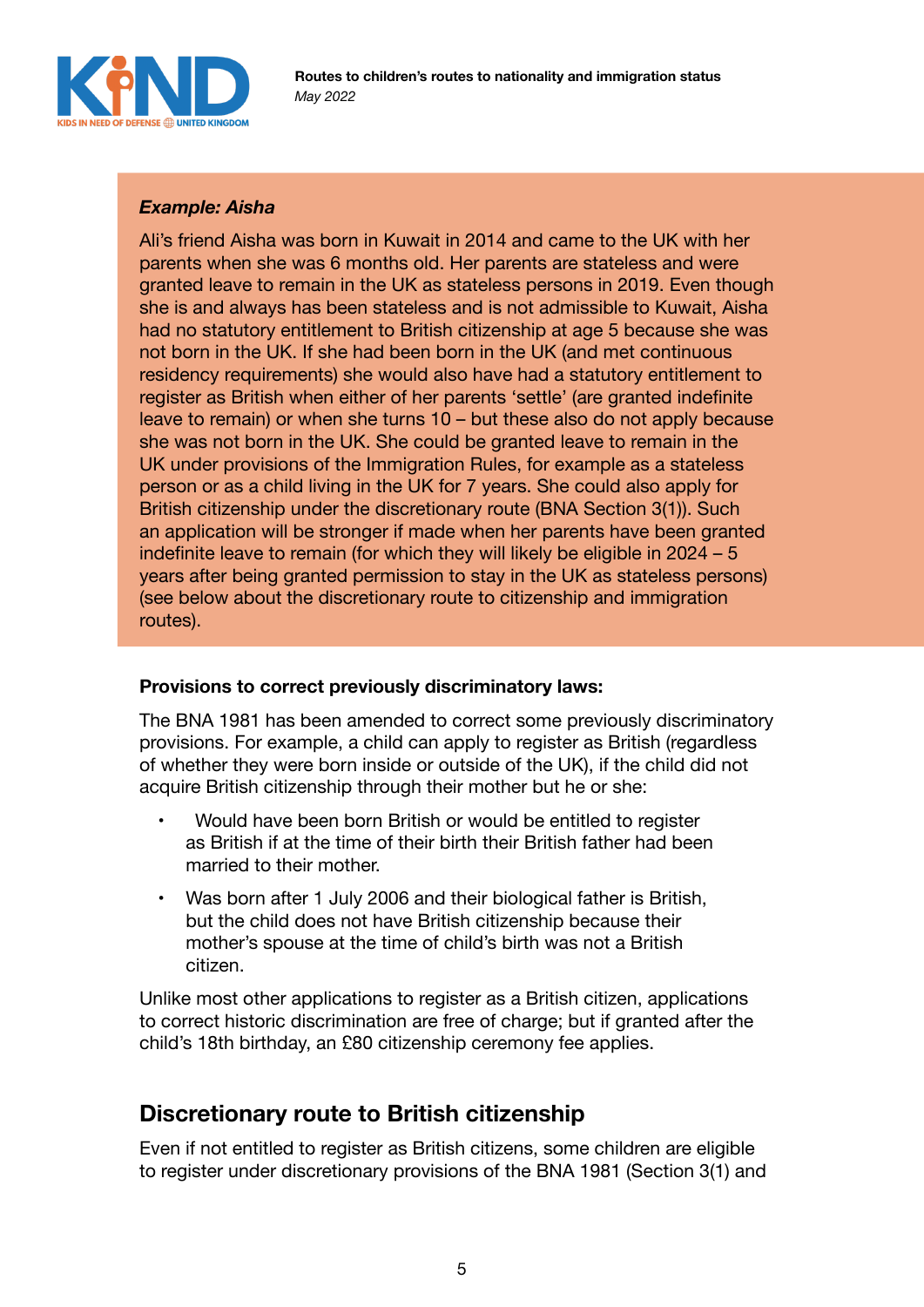

Home Office guidance). Many well-prepared discretionary applications for eligible children succeed. It is strongly advised to seek specialist immigration advice when considering or preparing a discretionary application for citizenship.

The following are relevant considerations:

- Registration would be in the child's best interests.
- The child's future lies in the UK.
- The child's age and length of residence in the UK
- The child's immigration status: children who already have permission to stay in the UK have stronger citizenship claims.
- Parents' immigration status: children whose parents are British citizens or settled in the UK have stronger citizenship claims.
- The child demonstrates 'good character', if they are age 10 or older.

#### *Example: Sam*

Sam was born in Nigeria in 2006. His parents brought him to the UK at age 7, in 2013. His parents had leave to remain as students until 2015 but overstayed their student visas due to hardships they were facing including death threats against them and their family back home. They claimed asylum in 2016, but in 2018, their applications were refused. They appealed, but the appeal process was not complete until mid-2020, at which point they were finally refused and their appeal rights exhausted. By 2022, Sam, now age 16 and in the UK for 9 years, considers Birmingham his home. He doesn't remember Nigeria. He is doing well in school, has some good friends, and sings in a choir at the church with which his family is very involved. He has anxiety and has been having counselling for over a year, which seems to be helping, but his counsellor is very concerned that being forced to leave the UK would affect his mental health very negatively. Neither he nor his parents have been convicted of any criminal offenses.

Sam could apply for British citizenship on a discretionary basis, and it might be granted; but a solicitor would likely advise that his application would be much stronger if he first applies for permission to remain as a child who has lived in the UK for more than 7 years; this application is likely to be granted and result in limited leave to remain for Sam and his parents, and he could later apply for British citizenship on the discretionary route (which he should do before his 18th birthday). He should submit evidence that British citizenship in his best interests; he has lived in the UK for many years, since age 7; he is of good character; he and his parents would have limited leave to remain on a route to settlement; and his future lies in the UK.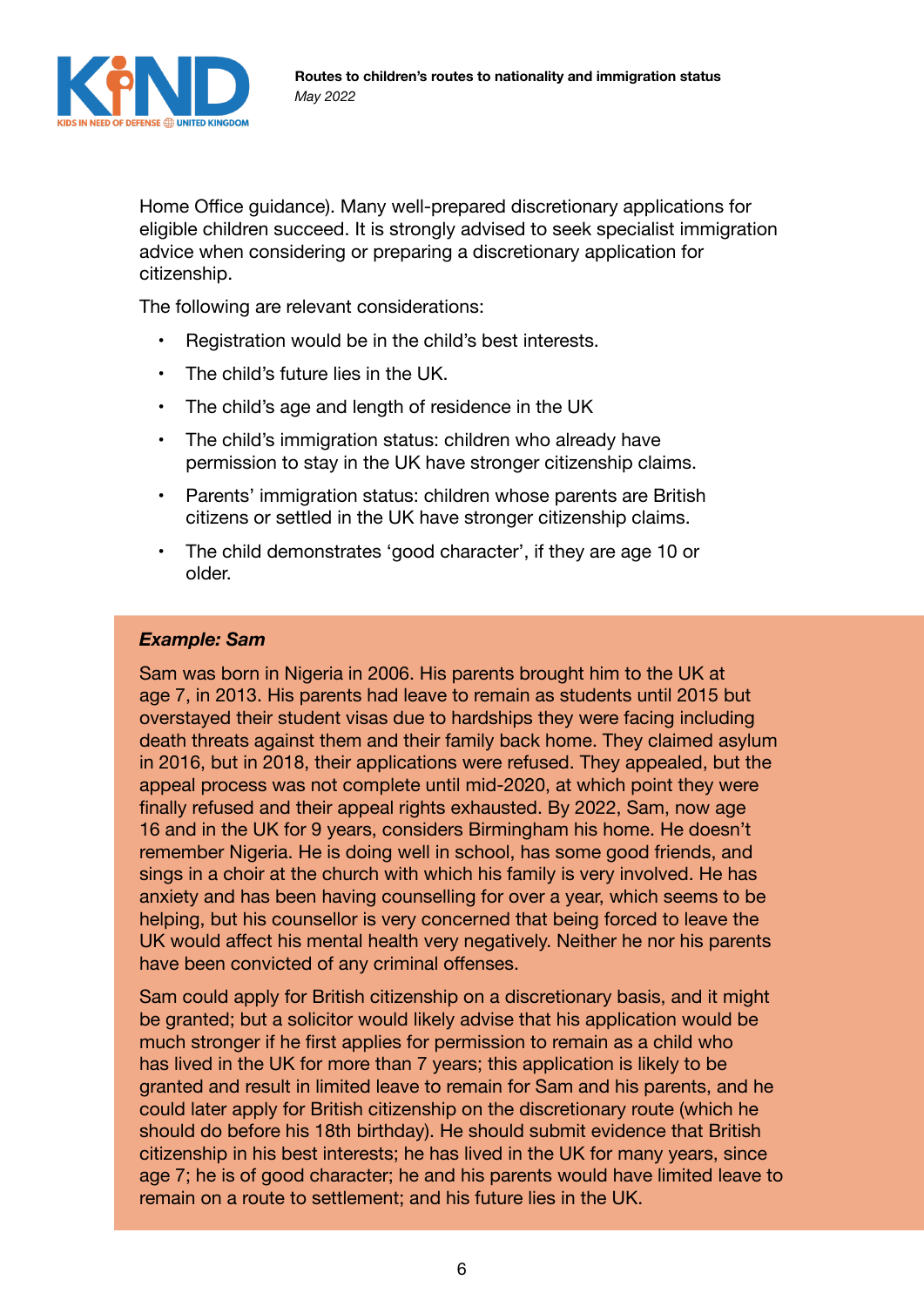

# **British citizenship for children in care which will result in loss of other nationality**

A local authority must obtain permission from a Court before applying for British citizenship for a child in care, where the birth parents are opposed and acquiring British citizenship could mean the child would lose their existing citizenship. See R(Y) (Children in Care: Change of Nationality) (2020) EWCA Civ 1038.

### **Immigration status**

There are many routes to regularise or improve the immigration status of children and young people in the UK, and their family members. There are high fees for many of these applications, but fee waivers are available for destitute applicants. These are some examples (but, again, this is not an exhaustive list):

- 1. Born in the UK and in care: Children who were born in the UK and are in care (with parental authority vested solely in local authority) are eligible for indefinite leave to remain (if other conditions are met). (Immigration Rules).
- 2. In care but may return to parents or country of origin: A child in care (who is not eligible for (1) above), for whom there is a realistic possibility that they will return to their parents or country of origin (and this is in their best interests):
- 3. These children may be granted permission to stay in the UK for 12 months. The child should be granted indefinite leave to remain after 4 years of limited leave if it transpires that there is no realistic possibility of removal. This route is a concession in Home Office guidance: Annex FM 3.2: children guidance.
- 4. In care and not likely to leave the UK: A child in care (who is not eligible for (1) above), for whom there is no realistic possibility that they will be leaving the UK:
- 5. These children will usually be granted permission to stay for four years. The child should be granted indefinite leave to remain after 4 years of limited leave if there is no realistic possibility of removal. This route is a concession in Home Office guidance: Annex FM 3.2: children guidance.
- 6. Refugee children: A child who is at risk of persecution or serious harm in their home country should be granted refugee status or humanitarian protection in the UK, for five years. After five years, the child may be eligible to be granted indefinite leave to remain. Refugee children can be with their families or separated (aka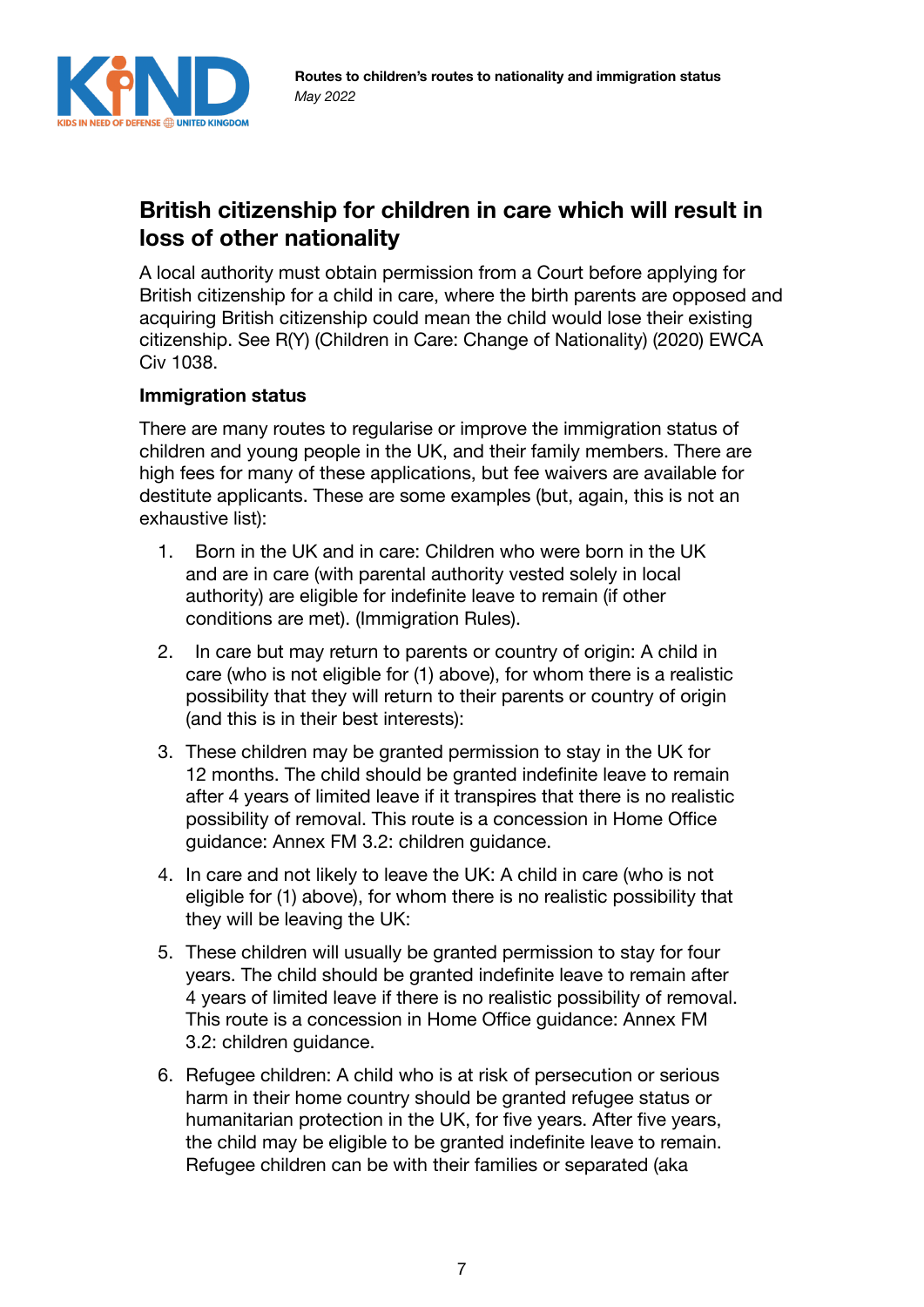

unaccompanied asylum-seeking children: 'UASCs') (Immigration Rules).

- 7. Unaccompanied child and inadequate reception facilities in another country: If an unaccompanied non-British child is not eligible for refugee status or humanitarian protection, but there are not adequate arrangements for the child in a country to which they could return, the child may be granted permission to stay until they turn 17 and a half or for 30 months, whichever is shorter (Immigration Rules). Some of these children may be taken into care, in which case rules relating to looked after children should also be considered.
- 8. Stateless children: A child who is stateless (but not a refugee and not eligible for British citizenship as a stateless child) may be granted permission to stay as a stateless person, for five years. They must meet other conditions, including that they are not 'admissible' to any other country. After 5 years, they may be eligible to apply for indefinite leave to remain (Immigration Rules). This route is not specific to children, but eligible children can benefit from it.
- 9. 7 years' residence: Children under 18 years of age who have lived in the UK for at least seven years can be granted permission to stay in the UK if their circumstances mean it would be unreasonable to expect them to leave the UK. The child will normally be granted permission to stay for 30 months, or (from June 2022) 5 years. Close family members (parents and minor siblings) can be granted permission to stay with the child. From June 2022, children born in the UK and resident for 7 years may be eligible for indefinite leave to remain. (Immigration Rules).
- 10.Young adults (age 18-24) resident in UK majority of life: Young people aged 18-24 years who have lived in the UK for more than half their life can be granted permission to stay. The young person will usually be granted permission to stay for 30 months, or (from April 2022) for 5 years. (Immigration Rules).
- 11.Indefinite leave to remain (ILR) after 5 years for young people in UK majority of life before age 25: Young people aged 18-24 who have lived in the UK for more than half their life can apply for indefinite leave to remain after 5 years with permission to stay. The application can be made after age 24 if the relevant period of residence was completed before the applicant's 25th birthday. (Home Office Policy Concession and Immigration Rules from April 2022).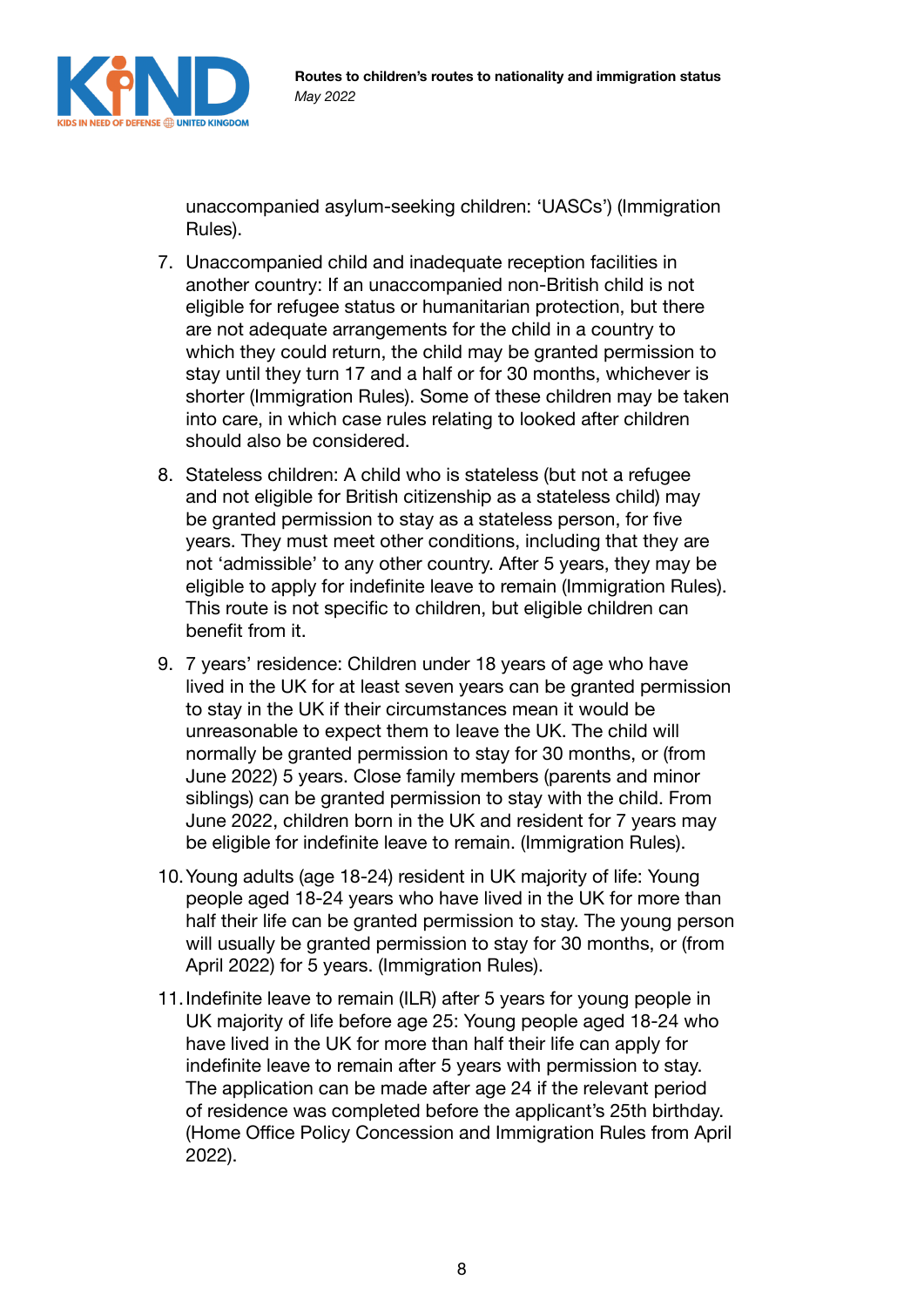

- 12.European Union / European Economic Area (EU/EEA) Children and young people (post-Brexit): Children and young people who are EEA nationals or children of EEA nationals may be eligible for EU Settled Status or Pre-Settled Status, if resident in the UK before 31 December 2020. Their status may be linked to that of an EEA national parent, but some children and young people have rights based on EU law independent of their parents' status. Applications should have been made by 30 June 2021, but applications made after that date, with good reason, can be accepted. (EU law and caselaw).
- 13.'Zambrano carers': the non-EEA national parents or guardians of a British child who was resident in the UK before 31 December 2020 may be eligible for EU settled status or Pre-Settled Status as 'Zambrano carers'. The possibility of a late application (after June 2021) should be considered in certain circumstances. If the parent has permission to stay in the UK for other reasons, they may still benefit from EU Settled or Pre-Settled Status. (EU law and caselaw).
- 14.Parent of child with British citizenship: A parent of a British citizen child may be eligible to be granted permission to stay in the UK based on their relationship with their child in some circumstances, for example if they have an ongoing relationship with their child and, the child's other parent is a British citizen or settled in the UK, and they are not in a marriage-like relationship with the child's other parent. This might also apply if the non-citizen parent has sole parental responsibility for the child and it would not be reasonable to expect the child to leave the UK. (Article 8 of the European Convention on Human Rights (ECHR), and Immigration Rules).
- 15.Article 8 ECHR: The UK is a party to the European Convention on Human Rights (ECHR). This did not change with Brexit. Article 8 of the ECHR protects a person's right to private and family life. Even if an applicant does not meet the requirements of the Immigration Rules, in some circumstances, a child and/or adult family member will have the right to remain in the UK due to their Article 8 right to family or private life.

*\* Immigration and nationality laws change frequently, and a child's eligibility for a particular status may change based on their age, length of residence in the UK, family circumstances, being taken into care, and other factors. Specialist advice is required.* 

*\*\* It is a criminal offense for anyone to give immigration or nationality advice unless they are suitably qualified as a solicitor, barrister, or registered adviser with the Office of the Immigration Services Commissioner (OISC).*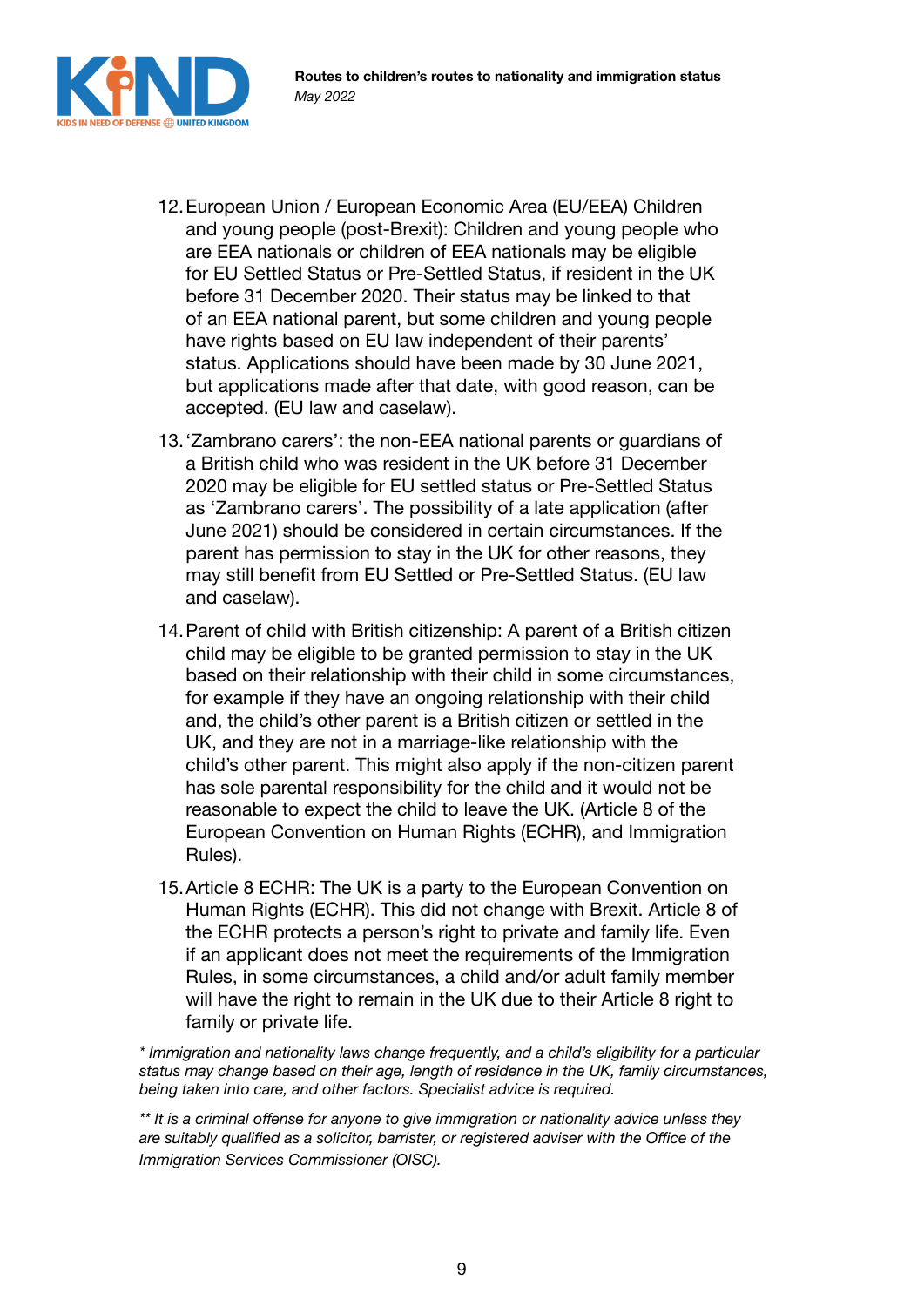

# **Glossary**

**Child** means a person under the age of 18. In some parts of the UK, people are no longer considered children at age 16 for some purposes, but for immigration and citizenship, the age of adulthood is 18.

**Citizenship** means a legal bond between a state and a person (a citizen), entitling the person to certain rights such as a passport, the right to vote in all elections, an unconditional right to reside in the territory, unconditional access to be employed and use public health services, consular assistance and diplomatic protection when abroad, and other rights and duties.

**Citizenship by descent** refers to the status of children born outside the UK to British citizen parents. Their citizenship is based solely on being the child of a British citizen. Citizens by descent are generally not able to pass their British citizenship on to their children if also born outside the UK. British citizenship otherwise than by descent is citizenship based on being born, adopted, registered or naturalised in the UK or a qualifying territory – often a parent of such a child is British, but there is some other key factor vital to this type of citizenship, such as birth or a period of residence in the UK. Different rules apply if a parent of a child born outside the UK was in Crown service, a specially designated service, or European Community institution service at the time of the child's birth.

**Discretionary route to citizenship** means that someone may be granted citizenship. This does not mean that the Home Office decision can be arbitrary or unreasonable – a decision on a discretionary application should be made on the balance of various factors set out in Home Office guidance (compare with statutory entitlement to citizenship below).

**EU Pre-Settled Status** is temporary permission to stay (or right to reside) in the UK for EEA nationals (and their dependents) who were in the UK prior to 31 Dec 2020 but had not yet been residing in the UK for 5 years at that time. After 5 years residence, this status can be changed to EU Settled Status.

**EU Settled Status** is permission to stay (or right to reside) in the UK for EEA nationals (and their dependents) who were present in the UK prior to 31 Dec 2020, with no time limit. Although there is no time limit on it, EU Settled Status can be revoked in some circumstances.

**Good character** is a legal requirement for some citizenship applications, but it is not defined in the British Nationality Act. Home Office guidance lists numerous factors that should be considered when assessing whether a person is of 'good character', including: 'all aspects of a person's character, including both negative factors, for example criminality, immigration law breaches and deception, and positive factors, for example contributions a person has made to society'. The length of time since a criminal conviction